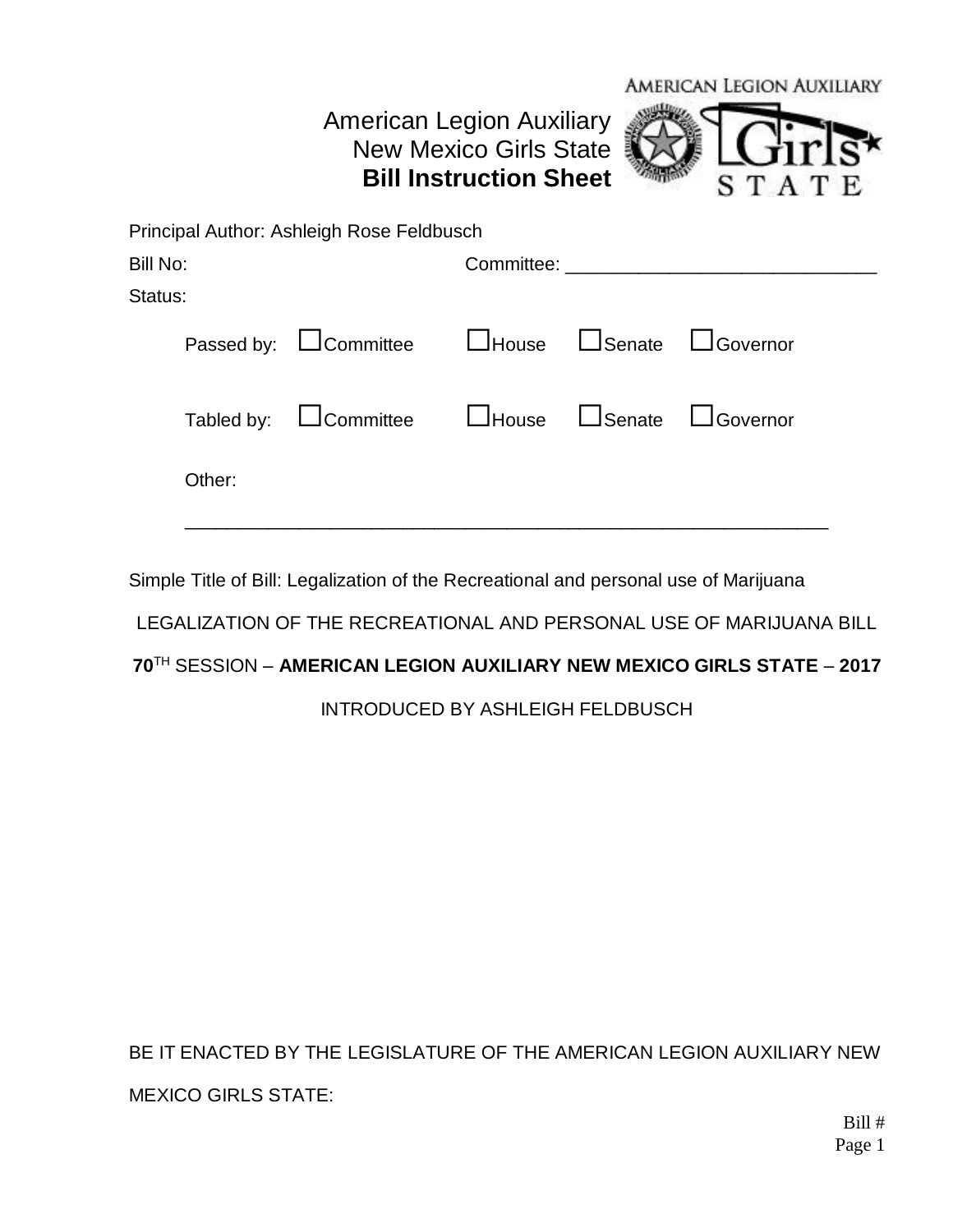## MAIN PROVISIONS :

- a) The use of marijuana for recreational and personal use shall be legal for the citizens of New Mexico, twenty one years of age or older.
- b) Marijuana shall be taxed in a way similar to the taxation of alcohol
- c) New Mexico citizens must provide identification for proof of age before purchasing marijuana
- d) Driving under the influence of marijuana is illegal and those caught will face criminal action and will be forced to prove sobriety in a way similar to that of driving under the influence of alcohol
- e) Distributing marijuana to anyone under the age of twenty one still remains illegal and is an offense punishable by law
- f) For those charged with possession of marijuana before this bill has been enacted, they will be cleared of all charges attached to their crime of possession of marijuana, including but not limited to: time in jail, fines, probation
- g) Any charges for possession of marijuana found for a person who had been charged with the crime previous to the enactment of this bill will have their permanent record wiped clean from all charges
- h) Those distributing marijuana must still have a license in order to distribute marijuana, or else criminal action can and will be taken
- i) Those selling marijuana with a license are subject to regulation to ensure safe and protected consumption
- j) Previous medical marijuana provisions remain unaffected by the addition of this new law
- k) This bill will come into effect 30 days after it has been passed by both housed and signed by the current governor of New Mexico